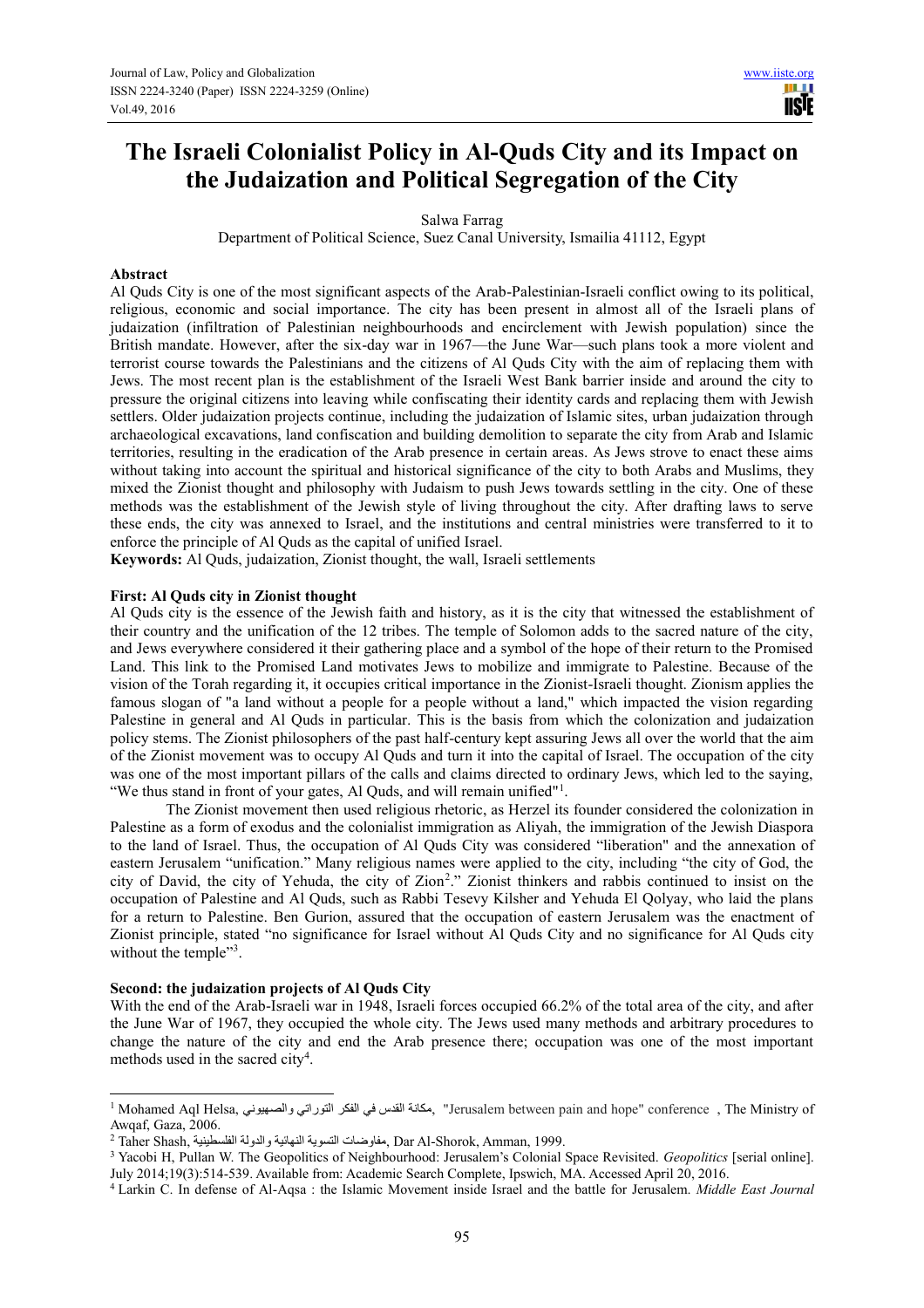After the occupation of the second half of eastern Jerusalem, the city was annexed to Israel through laws and projects adding Jewish nature to the city. Among these laws, the Knesset issued the following acts<sup>1</sup>:

- 1- The unified city of Al Quds City is the capital of Israel
- 2- Al Quds City is the headquarters of the president, the Knesset, the government and the supreme court
- 3- The sacred places or sites will be reserved from sacrilege, damage or anything that prevents free access to the holy place
- 4- The Israeli government will supervise the development of the city and its prosperity by allocating money to the municipality of Al Quds City with the approval of the financial committee of the Knesset, and it will have priority in the activities undertaken for the city's development.

The danger in this law lies in the political content of the first and second acts, which is deemed as threatening to the Arab identity of the city. These acts add political legality to the process of annexing Al Quds City and the administrative-legal laws enacted by the Israeli government in 1967. The fourth act allows the successive Israeli governments a free hand in widening and accelerating the settlement in Al Quds to develop it in a way that attracts settlers. The real danger of this law is that it is an essential ruling that requires the approval of two-thirds of the Knesset members for adjustment. These laws mean that the final stance of the city in any future negotiations is altered concerning political control of the city. Forsaking of any part of Al Quds City is an debatable issue. This explains the strong grip of the Israeli occupation on the city and illuminates the obstacles that stand in the way of any serious political settlement through which the Palestinians may establish their state, which would include Al Quds City as its capital<sup>2</sup>.

# **The plan of the judaization of the city is based on three parts:**

**The first**: The projects targeting the Arab neighbourhoods in Al Quds City through painting in the Jewish existence in terms of civilization and population, with the final aim of altering the Arab lifestyle. To accomplish this, the Israeli occupiers used illegal procedures to pressure the Palestinians through demolishing their houses (between 2000 and 2007 at least 3,084 Arab homes were demolished in Israel), building fences and confiscating their identification papers<sup>3</sup>.

**The second**: The widening of the city through establishing streets linking it to the neighbourhoods and settlements built on the Arab and nearby occupied lands, such as the villages of Shu'afat, Al Aziziya, Beit Safafa, Sur Bahar and Al Eissawiya, in the aim of swallowing up more Arab lands, building more settlements and segregating the city of Al Quds from its neighbouring circumference and the Palestinian areas<sup>4</sup>.

**The third**: Establishing the Jewish neighbourhood in eastern Jerusalem to complete the judaization process in all of the old places of the city and control eastern Jerusalem.

#### **Third: the aims of the occupation in Al Quds City**

The number of settlers in Al-Quds City rose from 10,000 in 1918 to 95,000 in 1948 with successive waves of immigration. This demographic change grew until, in 1994, 473,000 settlers formed 73% of the total population in Al Quds City. There were 40 settlements in 2004, extending to the area of more than 100 dunams or 100,000, which is equal to 29% of the government area; developed areas form 50% of the total<sup>5</sup>.

In light of the previous judaization procedures the occupation forces followed regarding the city, methods of the Zionist colonization appear as follows:

- 1- Altering the Arab and Islamic places and features of the city and transforming them according to the Jewish identity. Land, citizens, administration and legal systems were all changed to achieve the Zionist claim "Al Quds is a Jewish city." The Jewish link applies to the city as a whole and not only to the sacred places, as occupation in eastern Jerusalem is considered the true return of "Zionists" <sup>6</sup>.
- 2- Using geographic, demographic and political fact to make it difficult to change policy regarding any just Palestinian demand of sovereignty over the city and blocking any solution that might provide the Palestinians with the right to the city of Al Quds through the de facto policy of displacement and occupation
- 3- Creating a new reality that aims at changing the Islamic identity in Al Quds City and building more settlements and Jewish neighbourhoods to increase their numbers in their lands and the surrounding areas

 $\overline{a}$ 

<sup>[</sup>serial online]. 2012;(1):31. Available from: RAMBI, Ipswich, MA. Accessed April 20, 2016.

 $^1$  Ghazy Al-Rabiaa, العربي الإسرائيلي القدس في الصراع, Beruit, 1995.

<sup>2</sup>Op.cit., Mohamed Aql Helsa, p.55.

<sup>3</sup> Ghanem A. The Expanding Ethnocracy Judaization of the Public Sphere. *Israel Studies Review* [serial online]. June 2011;26(1):21-27. Available from: Academic Search Complete, Ipswich, MA. Accessed April 20, 2016.

<sup>4</sup> https://electronicintifada.net/content/israels-plan-wipe-arabic-names-map/8351

<sup>5</sup> Naeem Baroud, التھوید وإجراءات القدس مدینة, Al Quds Conference 2007-2009, Al Quds International Institution, Gaza, 2010.

 $^6$  Mamdouh Roussan,  $^9$ 2000-1967 ,القدس عبر العصور ، "القدس تحت الاحتلال الإسرائيلي 2007-1967" , a trial edition  $2008$ .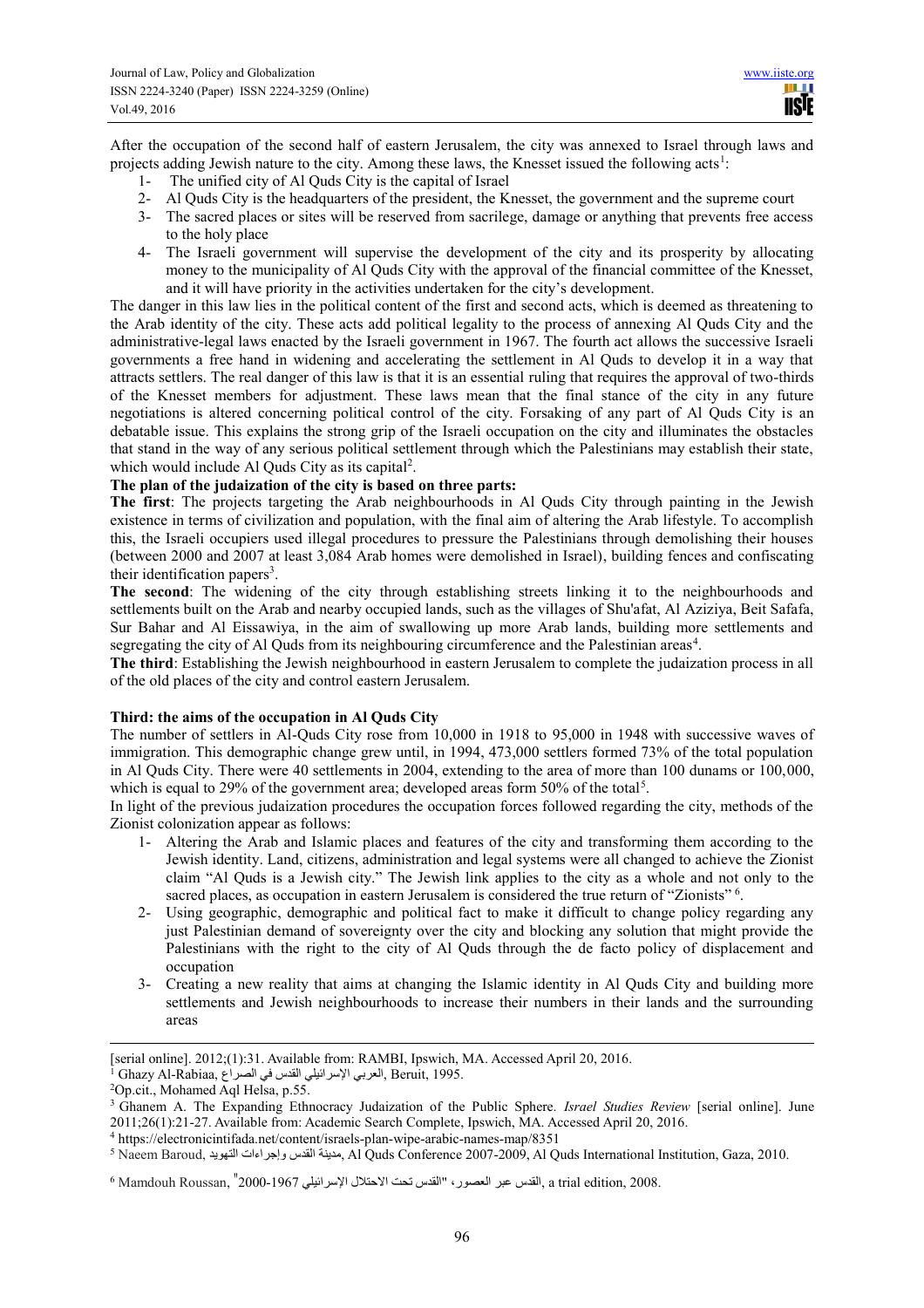4- Isolating Al Quds City from other Palestinian cities and villages that bear Jewish identity and lessening the Arab-Palestinian influence. This, in turn, is a political concept that serves the Jewish plans now and in the future<sup>1</sup>.

## **Fourth: the occupation plans in Al Quds City**

Jews knew the importance of geography in serving their colonial aims; they benefitted from the topography of the area by building settlements on the hills for oversight of Arab movements and for security and defence. The authorities also sought to apply the colonist polices in reality and therefore chose several factors to enforce their control over the sacred city.

The plan of building the Israeli settlements in Al Quds City takes the form of three zones:

#### **The first zone**:

The settlements were established on the ruins of the old city of Al Quds as the Moroccan Quarter, the Silsalar quarter, Bashoura quarter and the neighbouring Arab states in the aim of blockading the old city and the neighbouring Arab quarters to dissolve them and gradually evacuate the Arab citizens. This zone is composed of the Jewish quarter inside the old city in the southern area and the national garden that surrounds the city fence from the east and south. Building in the wide areas is not allowed, to preserve it for future Jewish colonization. This zone is composed of the trade centre in the old northern city that will form the next Arab quarter, as well as Herod's Gate, Damascus Gate and Sheik Jarrah quarter. These are all Arab quarters occupied by Israel in June 1967<sup>2</sup> .

#### **The second zone:**

This zone lies in the borders of the municipality, according to the Israeli definition of these borders, and such settlements as Pisgat Ze'ev and Har Homa are considered as quarters of Al Quds City according to Israeli law. This follows the strategy of separating eastern Jerusalem from the rest of the West Bank.

## **The third zone:**

This project aims to annex lands ranging between 4-5000 meters square in which 250,000 Arabs live. They are citizens of the following villages and Arab countries: Ramallah and Al-Bireh Governorates, Bethlehem and Beit Jala between Sahour and the outskirts of Hebron in the south, Khan al-Ahmar in the east and Latrun in the west, in addition to 60 Arab villages. This comprises 30% of the West Bank.

The Israeli occupation is controlling Al Quds City through increasing numbers of occupation projects in a way that worries Palestinians. Laws were enacted that made the city just like any other city in Israel and made it host to many urban development projects in the aim of developing it and letting in more settlers. Building settlements in eastern Jerusalem was not random but a planned action to blockade the Arab quarters and separate them from one another and from the other Palestinian cities in the north and south. This continual building of new settlements proves the Palestinian stance that the Israeli occupation is not serious in reaching a peace process with Palestinians<sup>3</sup>.

# **Fifth: the Israeli West Bank barrier or wall in the circumference of Al Quds City**

The Israeli government approved of building this wall around three settlements of Al Quds City<sup>4</sup>, namely:

- 1- Kfar Etzion settlement (40,000 people) that controls 72 km2 of the southeastern part of Al Quds City
- 2- Ma'ale Adumim settlement (35,000 people) that controls 58 km2 of the eastern part of the city
- 3- Gaboun settlement (15,000 people) that controls 27 km2 of the northwestern area of Al Quds city

The land area swallowed by the Israeli wall comprises 2% of the total area of the West Bank and extends to more than 90,000 of the area of Al Quds city. This land is surrounded by 12 settlements of 176,000 settlers, mostly religious Jews, and according to reports, 210,000 Palestinian citizens of the neighbouring 23 villages will be affected<sup>5</sup>.

The wall's most important aim is to Judaize the city and confiscate the land, surrounding it with walls and settlements to separate it from Arab and Islamic areas.

 The former Israeli Prime Minister Ehud Olmert declared that what is outside the wall is outside the state of Israel. This demonstrates that the wall was built not only for security reasons but is in fact a demographic, economic and political wall, as it separates 230,000 citizens of East Jerusalem and the west bank from East

 $\overline{a}$ 

The ,The ,القدس في الإسلام وتأثیر الحفریات والمستوطنات والجدار العازل علیها ,Shafiq Ayyash والجدار العازل علیها ,Shafiq Ayyash والجدار Ministry of Awqaf, Gaza, 2006.

<sup>2</sup> Yousef O. Jerusalem: Palestinian Space, Behaviors and Attitudes. *Palestine-Israel Journal Of Politics, Economics & Culture* [serial online]. March 2011;17(1/2):43-53. Available from: Business Source Complete, Ipswich, MA. Accessed April 20, 2016.

<sup>3</sup> Op.Cit., Mamdouh Roussan, p.279-280.

<sup>4</sup> https://electronicintifada.net/content/stranger-my-own-land-changing-map-5-6/5173

**<sup>5</sup>** http://www.alzaytouna.net/permalink/10527.html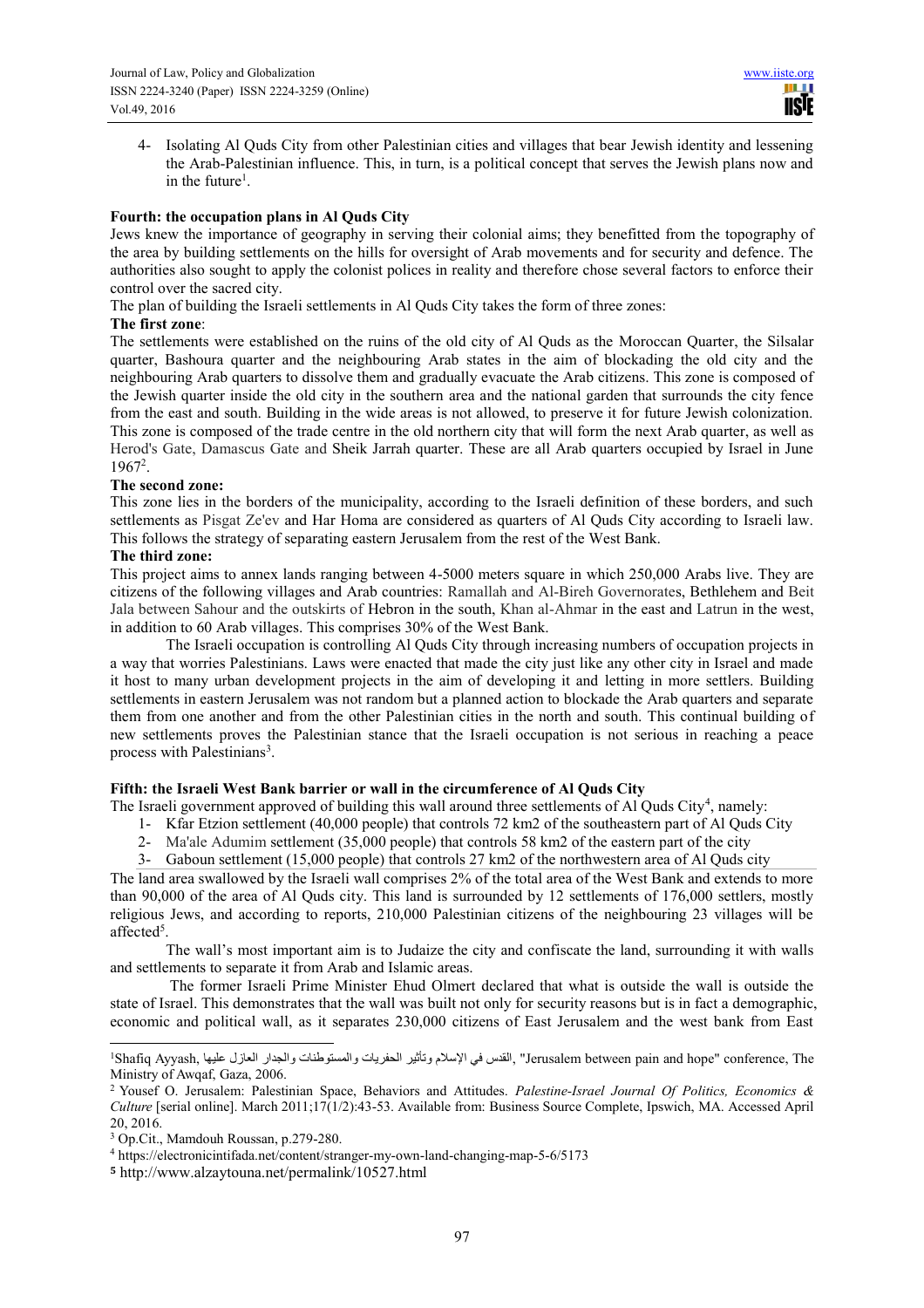Jerusalem itself. The wall aims at annexing the Ma'ale Adumim settlement and Giv'at Ze'ev<sup>1</sup>

All of the settlements that lie outside the municipality of Al Quds City form Greater Jerusalem.

The coverage of Al Quds City is part of an Israeli plan to build security and demographic cordons separating the city from the West Bank so that the Israeli government can develop in a way that benefits the Jews inside the city. The cordons aim at annexing the settlements surrounding the city<sup>2</sup>:

- 1- First cordon: Qaloundia Gaba, which includes Atrout and Kokhav, Ya'akov, Pisgat Ze'ev settlements
- 1- Second cordon: Gaba Anata, which includes Gush Etzion and Ma'ale Adumim settlements
- 2- Third cordon: includes Abu Ghneim Mount or Jabal Abu Ghneim Gilo and the settlements of Jabal Abu Ghneim and Gilo inside the city

According to the Israeli vision, this plan is executed through a group of procedures:

- 1- Provision of a special brigade responsible for closing the Al Quds City area
- 2- Linking the settlements built outside the municipality of Al Quds City to the quarters of settlement inside the city
- 3- Linking the colony of cordons outside the municipality with the Jewish area in western Jerusalem through tunnels and tramways
- 4- Building small colonies inside the Palestinian quarters in Al Quds City and hosting settlers there
- 5- Separating the quarters of the Palestinian lands in eastern Jerusalem from the center of the city and the old city through military barriers
- 6- Closing the official Palestinian institutions in eastern Jerusalem

The building of the wall in Al Quds City means imposing a new geography onto the Arab lands, through annexation of the eastern part of the occupied city and immigration from the southern portion. This will suffocate the city by separating it from its Arab zones in the West Bank, and the wall will slice 62% of the agricultural land and dunams from Al Quds University in Abu Dis<sup>3</sup>. The resulting map of the city has three geographical areas, each of which involves two types of obstacles and barriers that will divide 300,000 Palestinians living inside the Arab quarters. The wall planners seek to distance more than 60,000 of the population from their city and tear their social ties and economic links. They also plan to reduce the Palestinian population in the city to 22%, as their percentage now exceeds the 35% sought by the Israeli ministerial committee in 1973<sup>4</sup> .

# **Sixth: the judaization of Islamic sites in Al Quds City**

From 1967 until now, the Israeli authorities have enacted arbitrary procedures aiming to erase the Arabic and Islamic identity. They have also attempted to add Jewish religious identity to the Aqsa mosque, and the mosque was burned in 1969 by Jewish settlers. The procedures were as follows:

First: The demolishing of the Moroccan quarter including the mosques, flats and waqfs in the aim of displacing the citizens. This quarter contains an Islamic waqf for the Muslims from Morocco and lies parallel to the western wall\* (buraq). The Israeli forces have also demolished 3300 Palestinian houses since 1967, among them many historical and religious locations, such as the historical gate of the Moroccan quarter in the old city and 499 houses in eastern Jerusalem, which comprises 15% of all houses destroyed since 1967<sup>5</sup>.

Second: The excavation in the holy city is another way the Israeli occupation seeks to eradicate the old city's Islamic features in favour of Jewish ones. Excavation has led to the collapse of Islamic sites, which was the real aim of such excavations, as the historical path of Zionist excavation fell through the Moroccan quarter. The Zionist specialist Mibur bin Douk attested that these excavations thought to transform the western wall into a Jewish synagogue.

The recent excavations used to impose the Jewish version of reality on Al Quds, the old city and its surrounding area exceeds those done in the second half of the 19th century. The old city and the surrounding area make up what Israel calls "the holy basin," which includes different works: open excavations, rescue excavations, tunnels, rehabilitation, re-construction, restoration and renaming of sites, streets, lands, valleys and mountains with Hebrew and names according to the Torah<sup>6</sup>.

## **Seventh: the Israeli aggressions against Palestinians, especially the citizens of Al Quds city, and the urban judaization of the city**

It is clear that the Zionist-Israeli plans of destruction in Al Quds City and its surrounding areas have taken effect

 $\overline{a}$ 

<sup>1</sup> Meyers A. The Encyclopedia of the Arab-Israeli Conflict: A Political, Social, and Military History. *Booklist* [serial online]. 2008:83. Available from: Literature Resource Center, Ipswich, MA. Accessed April 20, 2016.

<sup>2</sup> Op.Cit., Naeem Baroud, p.61.

<sup>3</sup> http://mondoweiss.net/2014/11/israeli-university-academic/

<sup>4</sup> http://www.alkalema.net/aqalia/aqalia52.htm

<sup>5</sup> Zaytuna Center for Studies and Consultations, "التنمیة البقاء الصمود القدس "تقریر, 2012.

<sup>6</sup> Ibid, p.58.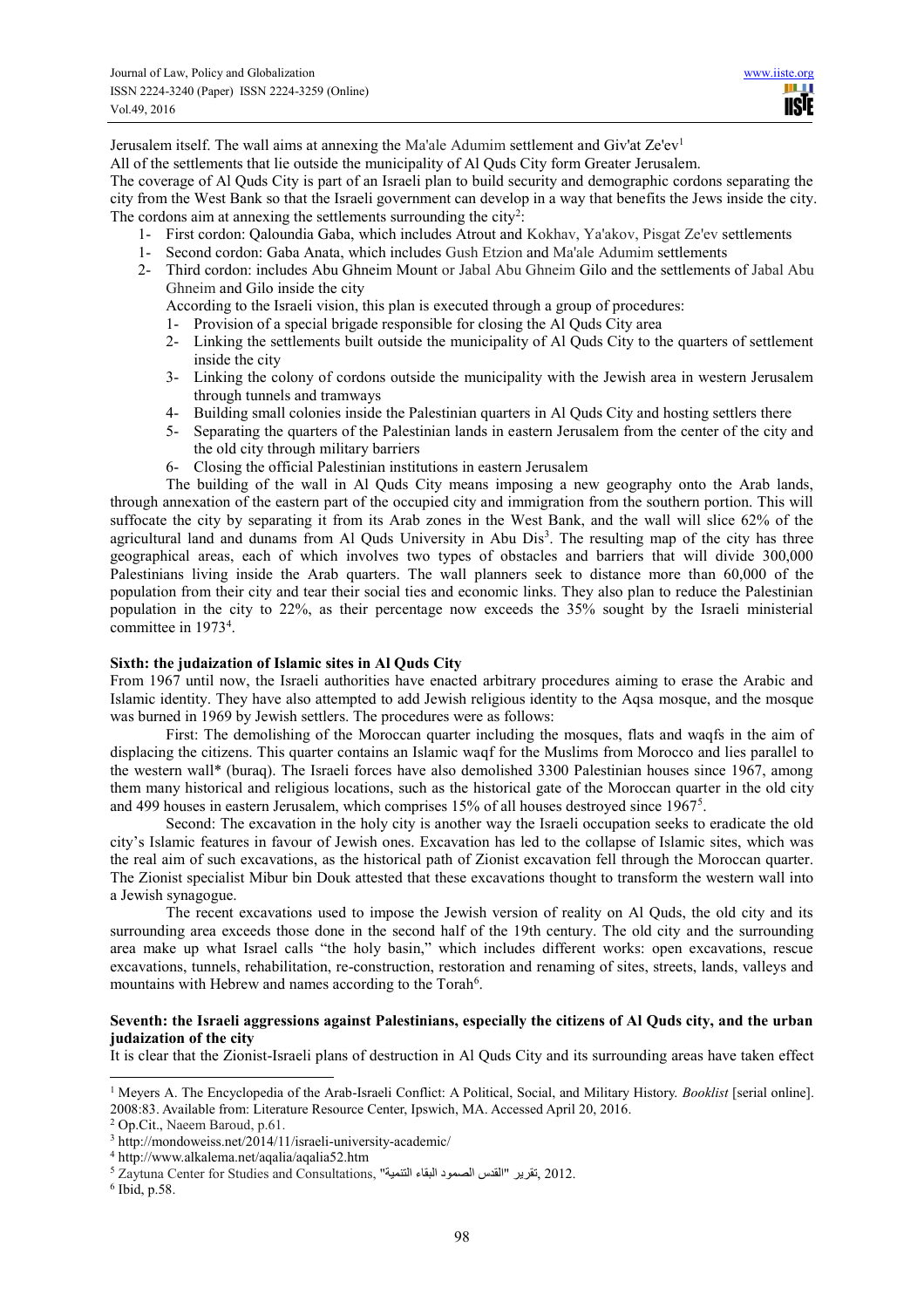quickly since the city was transformed into a Jewish land through the Israeli project to change the demography in favour of the Jewish majority, neglecting the Christian and Islamic presence. Another Jewish plan is to empty eastern Jerusalem completely by 2020, using immigration policy to displace Palestinians, imposing heavy taxes and refusing to grant building licenses or permits, as well as other methods to pressure the area's inhabitants.

#### **1) the displacement of the citizens of Al Quds by withdrawing the residence right in Al Quds City**

The policy of forced immigration from Al Quds is one method used by the Israeli occupation to create a new reality in which Jews become the majority in Al Quds City. Successive governments have been stripping citizenship from families in Al Quds City since 1967. Particularly in the period from November 1995 to March 2000, Israel removed citizenship from those who were led to live outside the artificial borders of the Al Quds municipality. These citizens now cannot prove their residence in the past or the future; thus, they and their families are deprived of their rights to citizenship. A report from the PLO mentioned that the occupation forces removed more than 14,000 identity cards from Palestinian families living in Al Quds City between 1967 and 2010, including approximately 4577 identity cards between 2006 and 2008 alone; this impacted more than 20% of families<sup>1</sup>.

2) The Arab part of Al Quds has doubled in size more than 10 times, and yet the sole beneficiary is the Israeli occupation force, as all lands were swallowed either by the Israeli ministry of population, ministry of finance or the so-called municipality of Al Quds City.

Settlements were therefore built to surround the Arab part of the city, and Palestinians were prohibited from building on the remaining green lands. The area confiscated by Israel reaches 40% of Al Quds City and was considered as green lands. An additional 35% of the lands was confiscated and put under the supervision of the municipality and the ministry of housing for urban development and new settlements.

- **3)** the law of planning and organization
- **4)** This law is unique among the city's judaization laws, and it resulted in complex administrative-legal rules and procedures for building that led to the transfer of 40% of Al Quds City's green lands. Palestinians are not allowed to build on these lands, as they are reserves for the settlements, such as Abu Ghenein. Such procedures led the Arabs to migrate from Al Quds City to the neighbouring areas because of the ease of building and low costs applying the law of the possessions of the absent people

In 1950, following the Arab-Israeli conflict in 1948, the Israeli government enacted a law known as the possessions of the absent, whose aim was to permanently strip the Arab-Palestinian landowners of their possessions within Israel and transfer them to the state of Israel. According to this law, the inheritor is entitled to confiscating the real estate holdings of absent people. This permitted the confiscation of four to five dunams of the Arab-Palestinian lands that comprise approximately 25% of the land that is now known as the state of Israel<sup>2</sup>. Conclusion:-

In light of the current reality in the city of Jerusalem from the Judaization of Urban areas with continuing operations of successive diminishing of their lands for the benefit of settlement expansion, urgent actions is required by the Palestinians, the Arab and Islamic nation in order to recognize the legitimate right of Palestinian citizens of the holy city of Al Quds/ Jerusalem.

Thus human rights institutions and International organizations need to bear their responsibility in immediate intervention to put an end to this tragedy and solve the problem of Jerusalem stopping the continuing Israeli onslaught against the citizens (Palestinians) of Al Quds/Jerusalem also to put a halt on changing its physical features by continued excavations and demolitions.

Additionally, the need for the Organization of the Islamic Conference as well as the Arab and Islamic countries intervention to stop these practices that are being held right beside Aqsa mosque an Islamic holy sites.

Last but not least there is also a need for intensifying awareness campaigns for Palestinian citizens of Jerusalem on the importance of the withstanding issue of "The Future of Jerusalem".

#### **References**

 $\overline{a}$ 

Abdul Qader Hammad, القدس في الإسرائیلي الاستیطان, Al Quds Conference 2007-2009, Al Quds International Institution, Gaza, 2010.

Ghanem A. The Expanding Ethnocracy Judaization of the Public Sphere. *Israel Studies Review* [serial online]. June 2011;26(1):21-27. Available from: Academic Search Complete, Ipswich, MA. Accessed April 20, 2016. 1995. ,Beruit ,العربي الإسرائیلي القدس في الصراع ,Rabiaa-Al Ghazy

Lehn W. Between Capital and Land: The Jewish National Fund's Finances and Land- Purchase Priorities in

<sup>1</sup> Abdul Qader Hammad, القدس في الإسرائیلي الاستیطان, Al Quds Conference 2007-2009, Al Quds International Institution, Gaza, 2010.

<sup>&</sup>lt;sup>2</sup> Op.Cit., Zaytuna Center for Studies and Consultations. See also: Lehn W. Between Capital and Land: The Jewish National Fund's Finances and Land-Purchase Priorities in Palestine, 1939–45. Journal of Palestine Studies [serial online]. 2006:122. Available from: JSTOR Journals, Ipswich, MA. Accessed April 20, 2016.